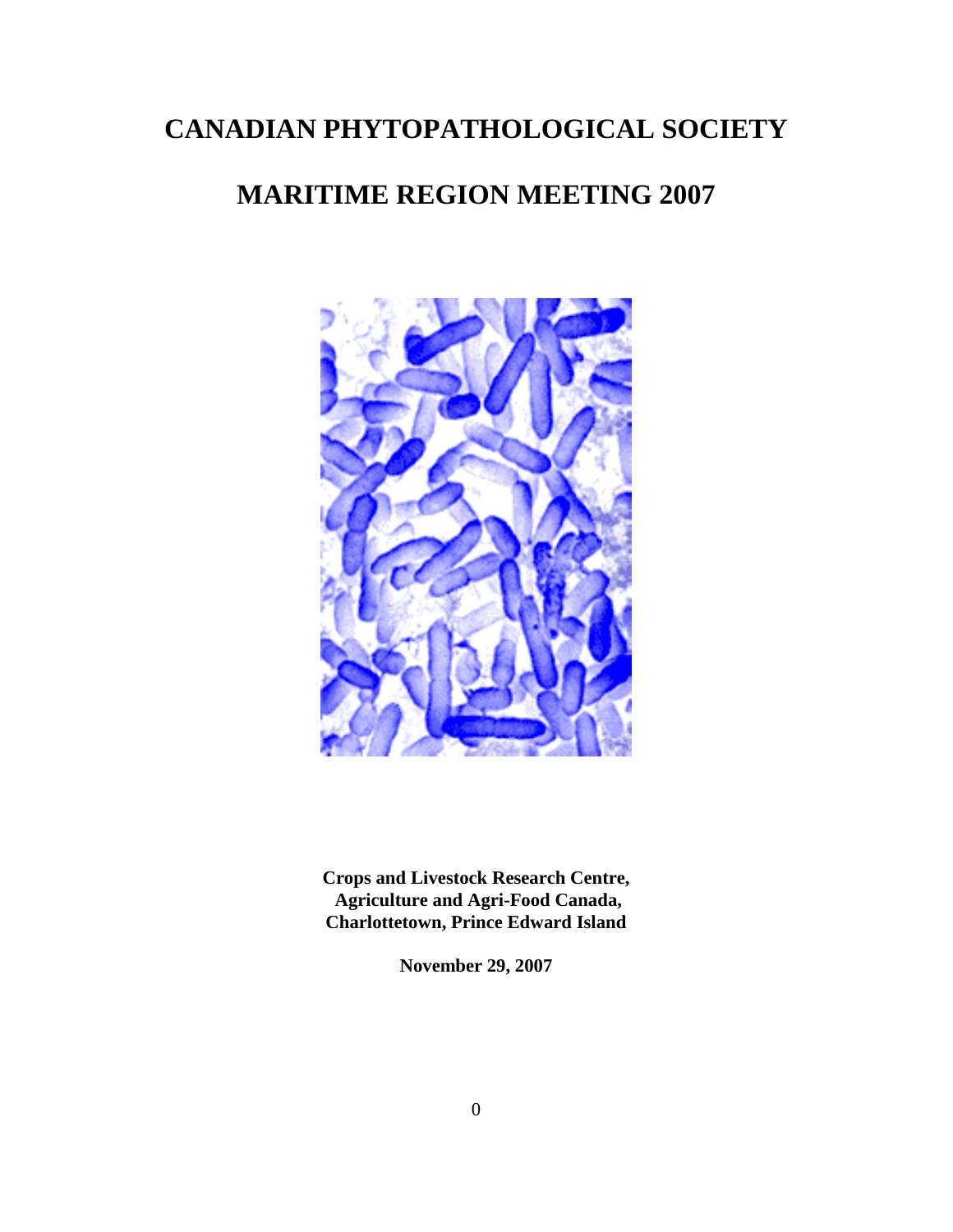## **Canadian Phytopathological Society Maritime Region Meeting November 29, 2007 Crops and Livestock Research Centre, Charlottetown, PE**

#### **INTRODUCTION**

Welcome to Charlottetown and to the 2007 Canadian Phytopathological Society Maritime Region Meeting. It has been a full year since we got together as a group, and I look forward to a stimulating afternoon of scientific discussion and fellowship.

There are 11 oral presentations and two poster presentations on various topics in phytopathology scheduled for the afternoon. A dinner and presentations will take place at Outriders Pub following the meeting.

I am pleased and honoured to welcome Dr. Tony Sturz (Strategic Planning Specialist, Executive Council Office, Government of Prince Edward Island) as our keynote speaker. Dr. Sturz is renowned for his work on bacterial endophytes and their involvement in disease suppression. His presentation is entitled: "**Bacterial root zone communities, endophytes, beneficial allelopathies and plant disease control.**"

I am also pleased to welcome Dr. Jim Menzies, current president of CPS, and would like to thank him for taking the time to attend our regional meeting. Maintaining this connection with our national society is an important aspect of our own development as a regional group.

Many thanks to all who attended the meeting. I would also like to thank the Canadian Phytopathological Society, represented by president Jim Menzies, for sponsoring this event. I trust we will be able to get together on a regular basis in future, and on that note, the 2008 meetings will be held in Fredericton, NB. Dr. Xianzhou Nie of Agriculture and Agri-Food Canada, Potato Research Centre has graciously agreed to host the meeting in 2008.

This booklet contains abstracts of the oral and poster presentations in the order that they were presented. All abstracts will subsequently be published in an upcoming edition of the Canadian Journal of Plant Pathology. The research work represented by these papers forms an important part of the on-going development of phytopathological research in the Maritimes.

Rick D. Peters Maritime Region Rep Canadian Phytopathological Society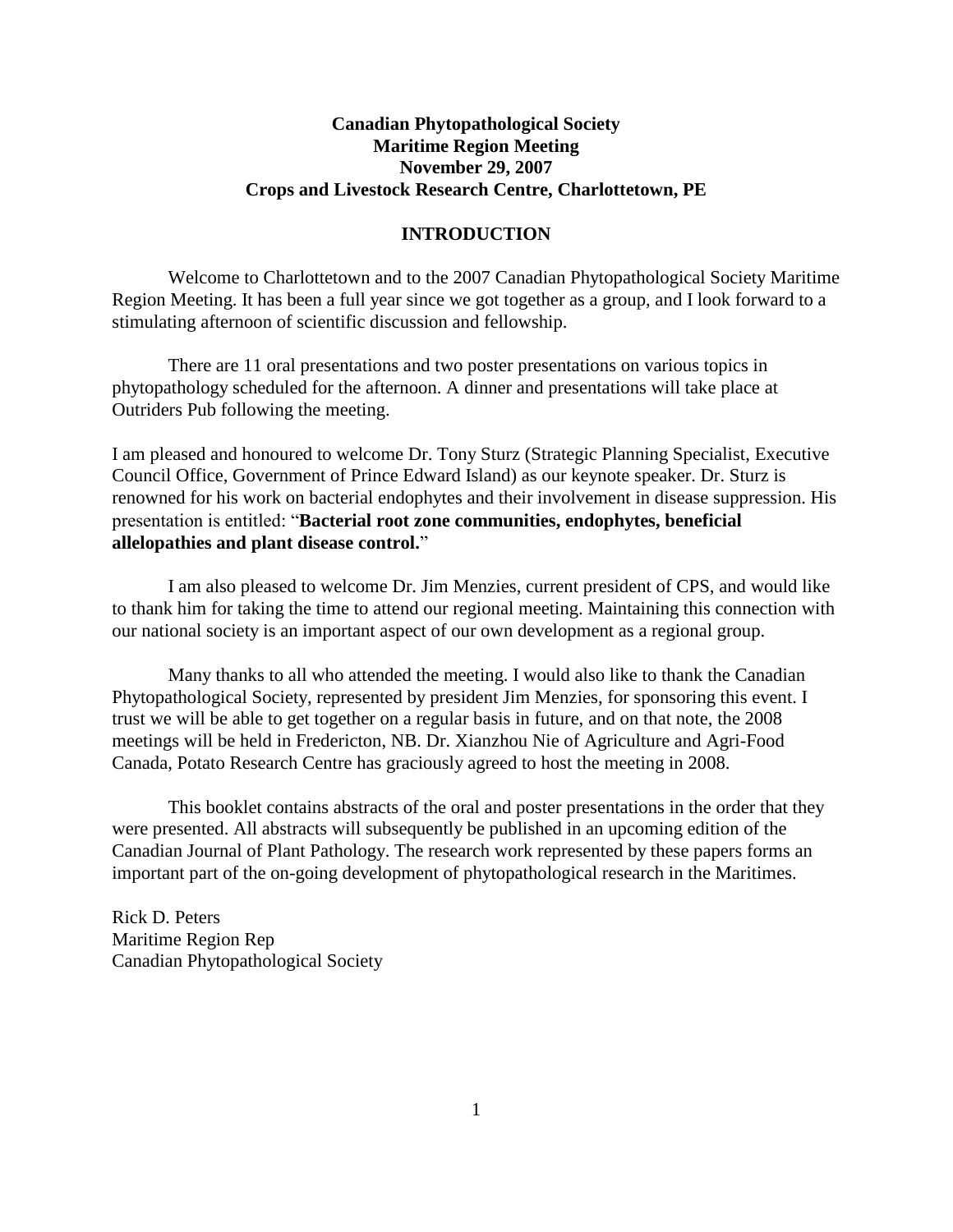## **Canadian Phytopathological Society - Maritime Regional Meeting 2007 Scientific Program**

#### **Thursday, 29 November 2007**

## **Conference Rooms A/B, Crops and Livestock Research Centre**

- 13:00-13:10 **Welcome and Introduction:** Rick D. Peters, CPS Representative Maritime region
- 13:10-13:20 **Welcome to AAFC Charlottetown**: Dr. Manon Proulx Research Manager
- 13:20-13:30 **Greetings from CPS**: Dr. Jim Menzies CPS President
- 13:30-14:15 **Keynote Speaker: Dr. Tony Sturz**, Strategic Planning Specialist, Executive Council Office, Government of Prince Edward Island "Bacterial root zone communities, endophytes, beneficial allelopathies and plant disease control"

### **Session A: Pathogen Detection**

- 14:15-14:30 Detection of *Phytophthora erythroseptica* from soils using a baiting technique combined with conventional and real-time PCR. U.N. Nanayakkara\*, M. Singh, K. Al-Mughrabi and R.D. Peters.
- 14:30-14:45 Molecular detection and identification of tobacco veinal necrosis and potato tuber necrosis strains of *Potato virus Y* in tobacco samples. H. Xu\*.
- 14:45-15:00 Evaluation of a multiplex TaqMan PCR assay for detection and differentiation of *Globodera pallida* and *G. rostochiensis*. M. Madani\*, L.Ward and S.H. De Boer.
- 15:00-15:15 Development of universal primers for detection of potato carlaviruses by RT-PCR. X. Nie\*, Y. Bai, T.A. Molen, and D.C. Desjardins.
- 15:15-15:30 Are bacteria the causal agent of the zebra chip disease of potato? X. Li\*, S.H. De Boer, G. Secor, J. Gourley, P. Ross, V. Rivera, and J. Rengifo.

#### 15:30-16:00 **Nutrition Break and Poster Session**

Ribosomal RNA gene sequence polymorphism in the same genome is common among phytopathogenic enterobacteria. H. M. Sun, X. Li\*, L. Ward, and S.H. De Boer.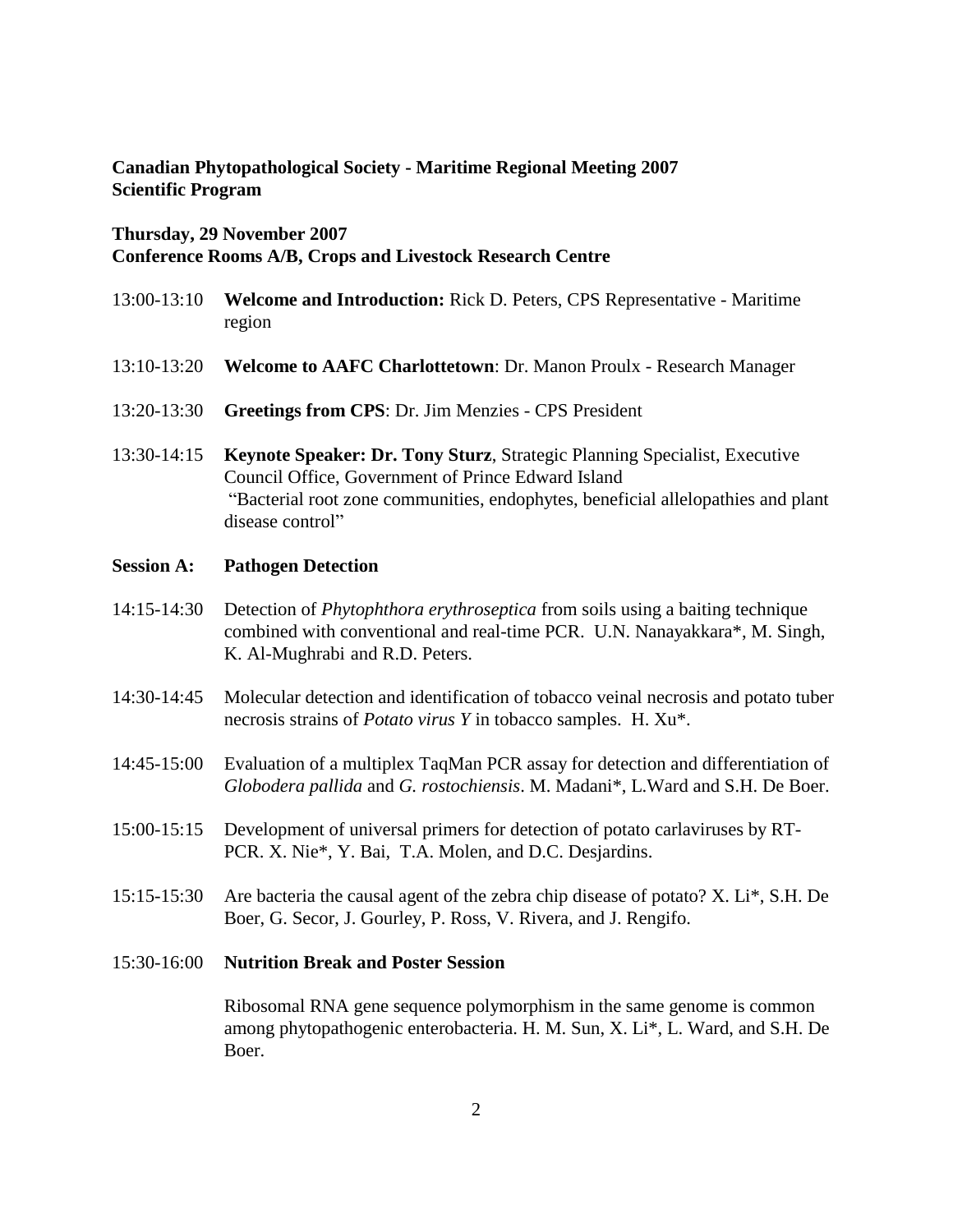An internal reaction control for use in a TaqMan PCR test for *Ralstonia solanacearum* race 3 (biovar 2).D.S. Smith\* and S.H. De Boer.

#### **Session B: Disease Management**

- 16:00-16:15 Effect of different foliar fungicides on the development of lesions caused by *Alternaria solani* (early blight) and *Alternaria alternata* (brown spot) on potato foliage. S. Veenhuis-MacNeill\*, R. Coffin, R.D. Peters, G. Wang-Pruski, H.W. Platt, R. Pitblato, T. Hamill, M. Maynard.
- 16:15-16:30 Use of salicylic acid as a tool in controlling black scurf (*Rhizoctonia solani*) disease in potatoes. K.I. Al-Mughrabi and A. Vikram\*.
- 16:30-16:45 Compost effects on apple replant disease. G. Braun\* and K. Fuller.
- 16:45-17:00 Evaluations of in-furrow products on development of scab lesions on potato tubers. R. Coffin\*, S. Veenhuis-MacNeill, C. Goyer, M. Filion, S. Watts, T. Hamill, and M. Maynard.
- 17:00-17:15 Managing potato diseases caused by *Fusarium* spp. in the Maritimes. R.D. Peters\*, K.A. Seifert, H.W. Platt, K.A. Drake, I.K. Macdonald, S. MacInnis, R.H. Coffin, M.M. Clark, S. Moorehead and K.I. Al-Mughrabi.
- 17:15-17:30 **Wrap-up**
- 18:30 **Dinner – Outriders Pub**

**Note to presenters; Please ensure that your presentation is given to the audio/visual coordinator at least 1 hour prior to the start of the session**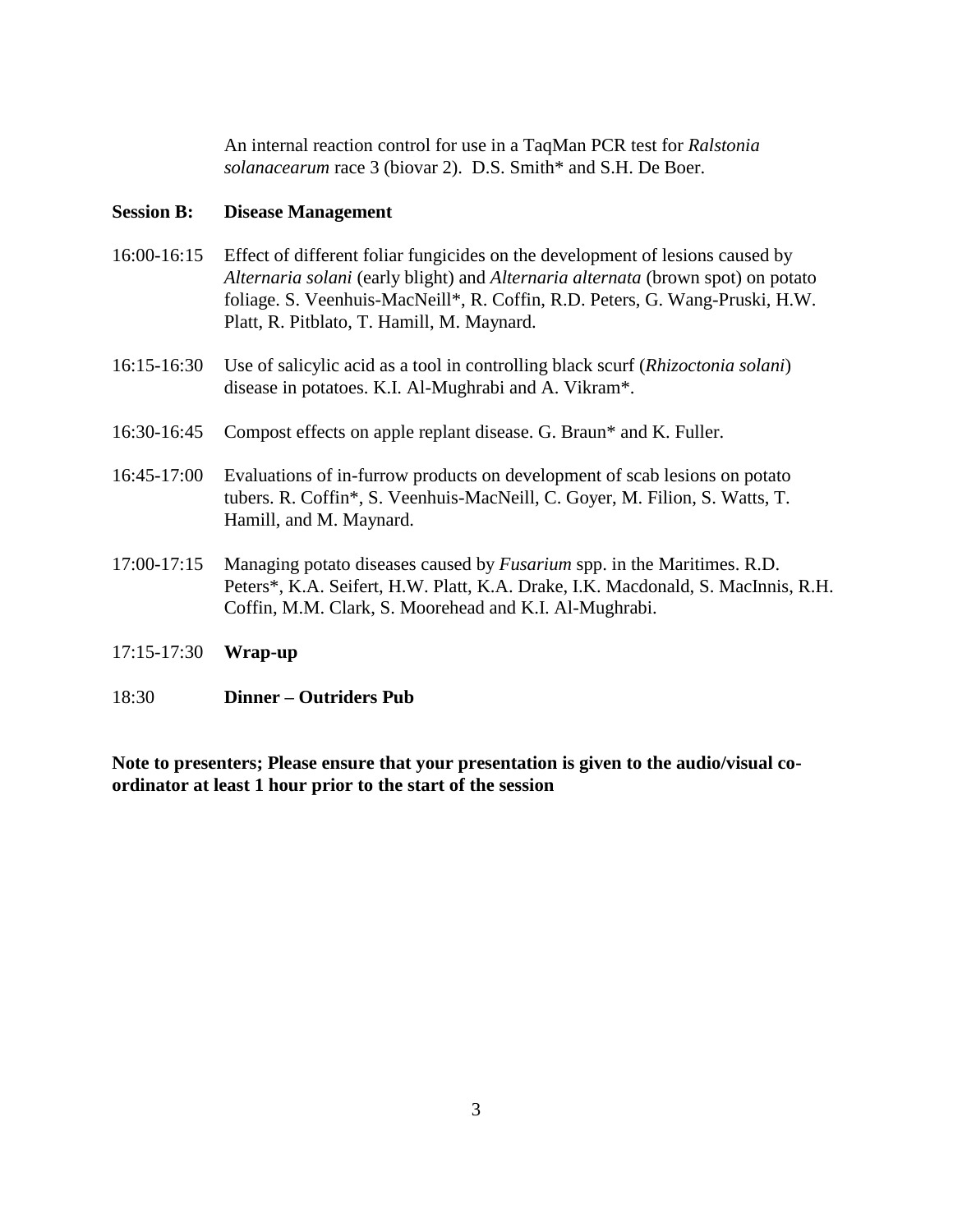#### **Keynote Address**

13:30-14:15

**Bacterial root zone communities, endophytes, beneficial allelopathies and plant disease control. A.V. Sturz\*.** *Executive Council Office, Government of Prince Edward Island, 95-105 Rochford St., Charlottetown, PE C1A 7N8 Canada.*

The release of root exudates from plants encourages the formation of beneficial bacterial communities within and around root systems. These bacterial communities produce secondary metabolites that can improve plant health and crop yield. Certain of these metabolites have antibiotic or lytic properties, while others induce systemic disease resistance in the host plant, or interfere with the nutritional requirements of phytopathogens. Man-made attempts at applying bacteria for biocontrol purposes have met with limited success. Crop management systems used to distort agro-ecosystems through, for example, the use of tillage operations, alternate cropping systems, monoculture, crop rotation length, fertilizer and organic amendments, and various crop protection chemistries, will stimulate disease suppression and disease suppressive bacterial communities. However, the direct management of soil microbial communities for consistent disease control appears to be elusive.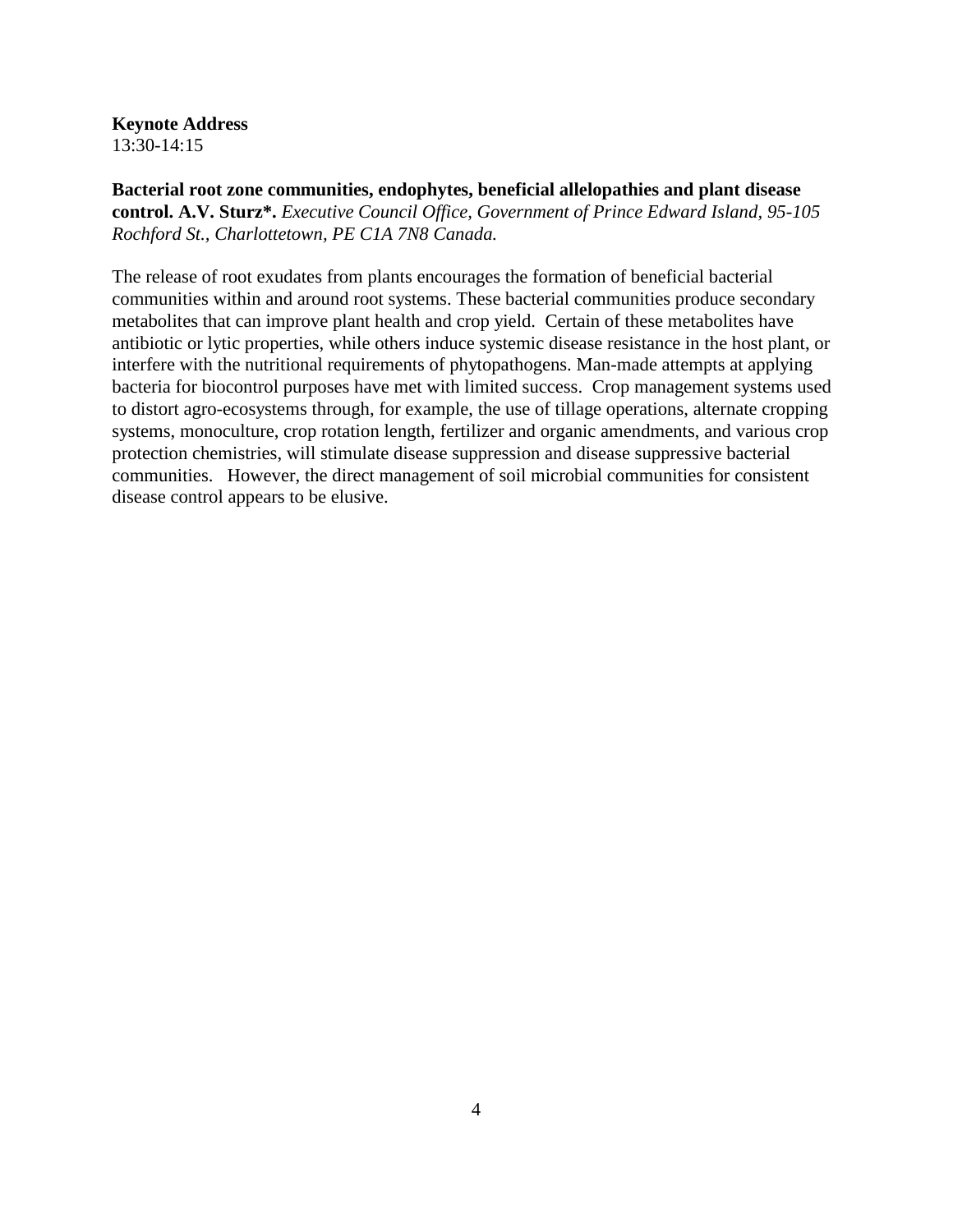14:15-14:30

## **Detection of** *Phytophthora erythroseptica* **from soils using a baiting technique combined with conventional and real-time PCR. U.N. Nanayakkara\*, M. Singh, K. Al-Mughrabi and**

**R.D. Peters.** *Agricultural Certification Services, Fredericton, NB; (K.A-M.) New Brunswick Department of Agriculture and Aquaculture, Wicklow, NB; (R.D.P.) Agriculture and Agri-Food Canada, Charlottetown, PE.*

Pink rot of potato caused by *Phytophthora erythroseptica* is an important storage disease in the maritime region of Canada. As all natural inoculum sources of *P. erythroseptica* (zoospores, sporangia and oospores) can be found in soil, soilborne detection of the pathogen is important for disease management decisions. Extraction of target DNA and purification from soil samples is often labor-intensive due to contaminants. Baiting techniques combined with molecular diagnostic methods have been successfully utilized in soilborne detection of several pathogens. Hairy nightshade (*Solanum sarrachoides*) is a known weed host of *P. erythroseptica*. A baiting technique was developed with hairy nightshade seedlings and leaves. One-to-two week old nightshade seedlings were suspended on styrofoam beads and incubated in zoospore suspensions or flooded soils in a growth cabinet set to 18°C with an 18 hour photoperiod. Young nightshade leaves were also floated in zoospore suspensions and flooded soils under the same conditions. Nightshade seedlings and leaves incubated in zoospore suspensions and infested soils developed water soaked spots and yellowing, followed by wilting within 7 days. However, DNA extracted from seedlings or leaves generated a 136 bp product in conventional PCR assay after only 5 days of incubation. Detection was also confirmed by real-time PCR assay. This method will allow the detection of *P. erythroseptica* in soil without the need for direct extraction. Results from several experiments will be discussed.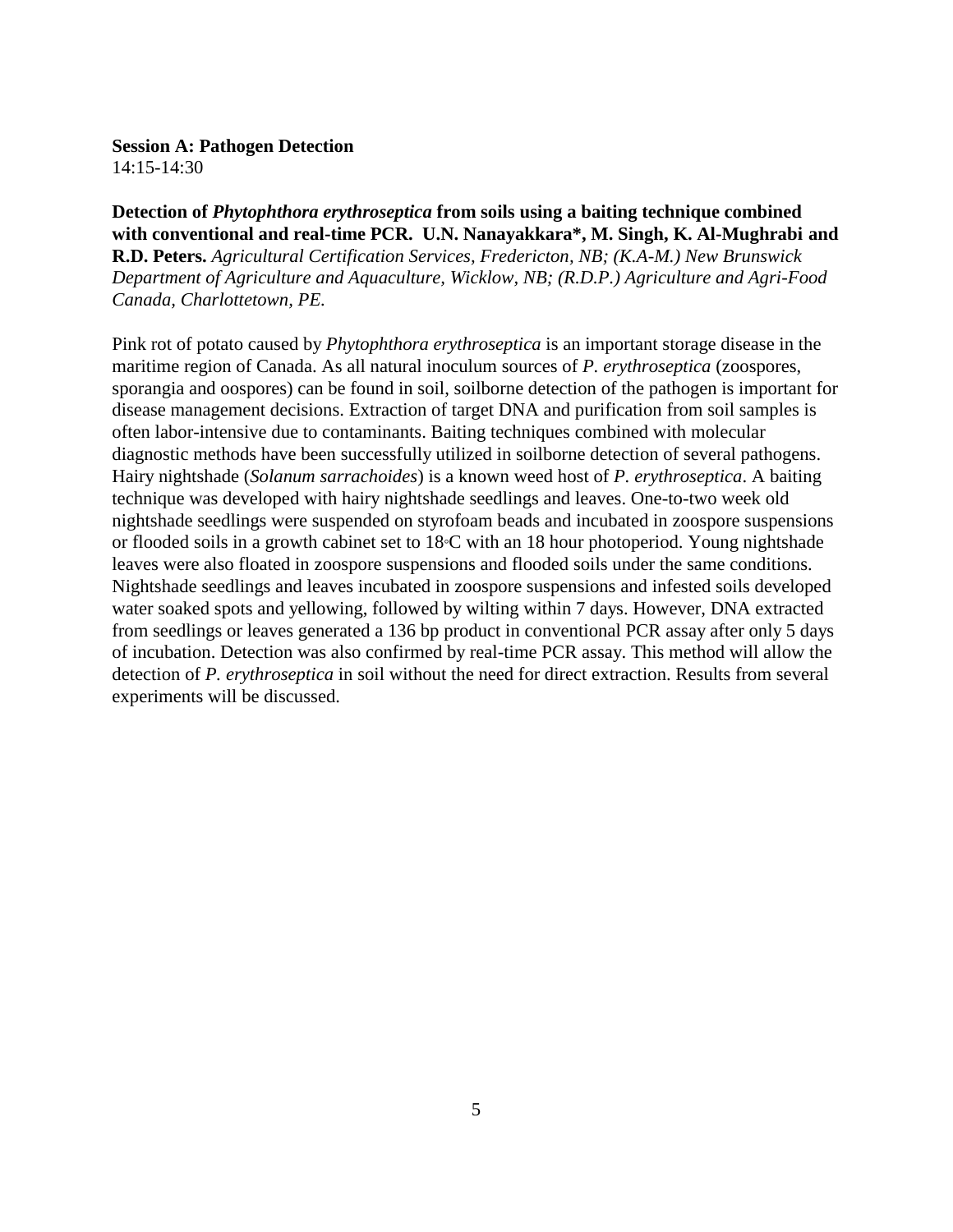14:30-14:45

## **Molecular detection and identification of tobacco veinal necrosis and potato tuber necrosis strains of** *Potato virus Y* **in tobacco samples. H. Xu\*.** *Canadian Food Inspection Agency, Charlottetown Laboratory, 93 Mount Edward Road, Charlottetown, PE, C1A 5T1.*

Potato virus Y (PVY) isolates are classified into several strain groups, such as the common strain  $(PVY^O)$ , tobacco veinal necrosis strain  $(PVY^N)$  including isolates that can cause potato tuber necrotic ringspot disease ( $PVY<sup>NTN</sup>$ ) and stipple streak strain ( $PVY<sup>C</sup>$ ), on the basis of phenotypic reactions in differential potato cultivars carrying specific resistance genes. Most PVY strains can infect tobacco plants and cause vein clearing followed by leaf mottling except  $P V Y^N$  isolates that induce severe necrotic symptoms on tobacco stems and leaves.  $PVY<sup>NTN</sup>$  can also cause tobacco leaf and stem necrosis under greenhouse conditions. To date PVY<sup>NTN</sup> has not been detected in tobacco fields. Molecular procedures were developed in this study for detecting and identifying PVY strain types in tobacco samples. Reliable detection of PVY RNA was achieved by RT-PCR, multiplex RT-PCR and real-time RT-PCR using primers specific to the 5' and 3' regions of the PVY genome of different PVY strains. RFLP was introduced to verify PCR amplicon identity and differentiate PVY strain types. PVY isolates were collected from a tobacco field and amplicons were produced from these samples in RT-PCR by primer sets specific to both  $PVY^N$  and  $PVY^{NTN}$  isolates. Further RFLP and sequence analysis indicated that tobacco PVY isolates, PVY-204 and PVY-205, were  $PVY<sup>NTN</sup>$ -like viruses. Phylogenetic analysis based on the amino acid and nucleotide sequences of both P1 protein and NIb genes showed that PVY-204 and PVY-205 were closely related to  $PVT<sup>NTN</sup>$  isolates detected in many European counties and Mexico but significantly different from many other North American PVY<sup>NTN</sup> isolates.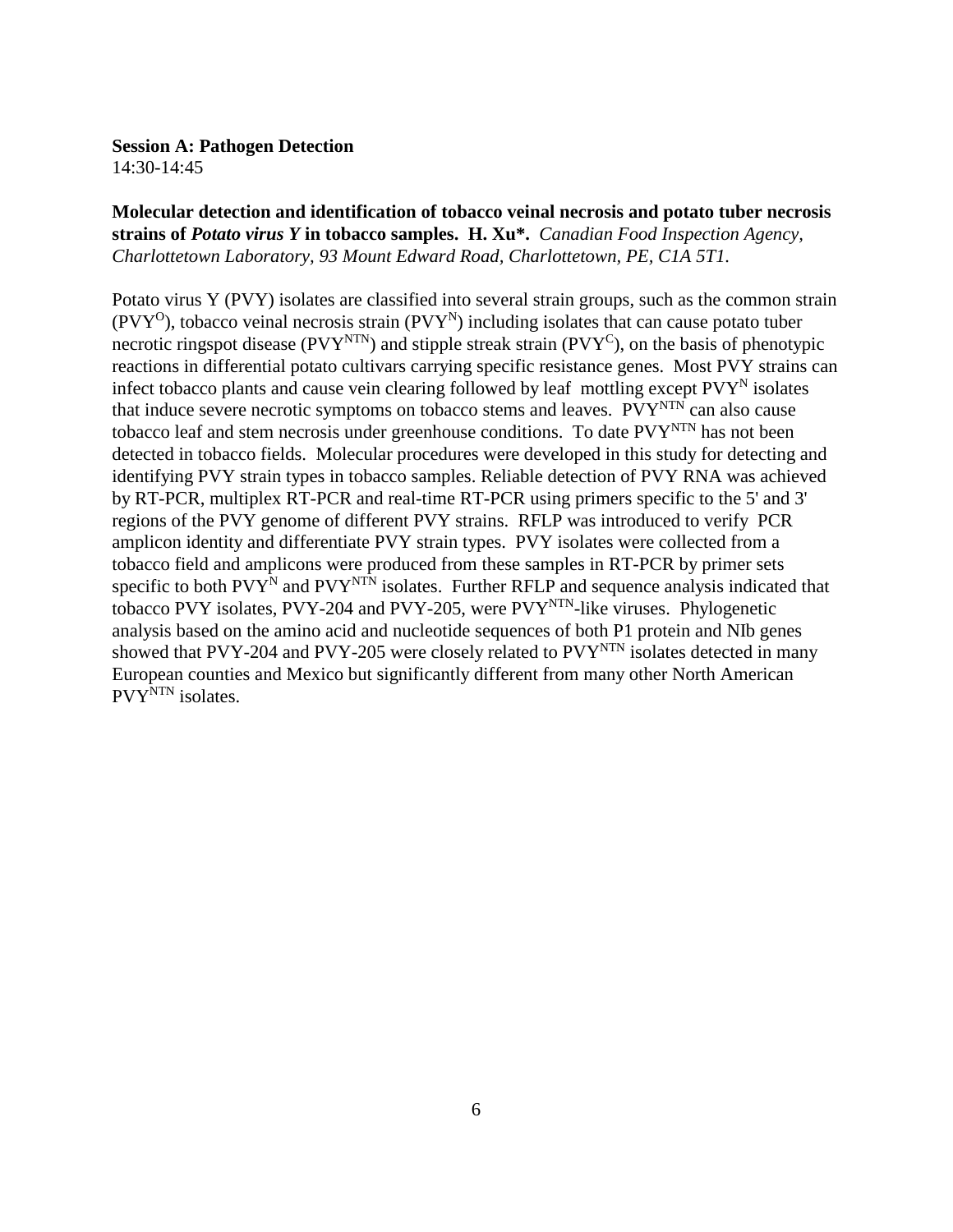14:45-15:00

## **Evaluation of a multiplex TaqMan PCR assay for detection and differentiation of**  *Globodera pallida* **and** *G. rostochiensis***. M. Madani\*, L.Ward and S.H. De Boer.** *Canadian Food Inspection Agency, 93 Mount Edward Rd., Charlottetown, PE, C1A 5T1 Canada.*

The most important species of the genus *Globodera* are the potato cyst nematodes (PCN), *G. rostochiensis* and *G. pallida*, found in many potato growing areas. In Canada one or both PCN species occur in restricted areas of Newfoundland, Vancouver Island and Quebec. Because effective integrated pest management relies on correct identification of target nematodes, both real-time TaqMan and EvaGreen-based PCR assays were developed for simultaneous detection and identification of these species. Several putative primer pairs and species-specific probes were designed from the internal transcribed spacer (ITS) sequenced in this study. Using two different probes to *G. pallida* and *G. rostochiensis*, labeled with Cy3 and Cy5 fluorescent dyes, respectively, we could specifically and independently detect both species by a multiplex PCR assay in a single reaction tube to a sensitivity of 1/50 of a single nematode target. We could also detect and identify to species PCN using DNA extracted directly from soil and plant screenings retained on 60 mesh sieves conventionally used to extract cysts from field soil. Melting curve analysis of a 231 bp amplicon from the ITS 1 region generated by real-time PCR in the presence of EvaGreen revealed the presence of a single peak for each species. Melting temperature for amplicons were 87±0.05C° and 92±0.05°C for *G. pallida* and *G. rostochiensis*, respectively, and 90±0.05°C for a hybrid fragment that amplified when both species occurred in the sample.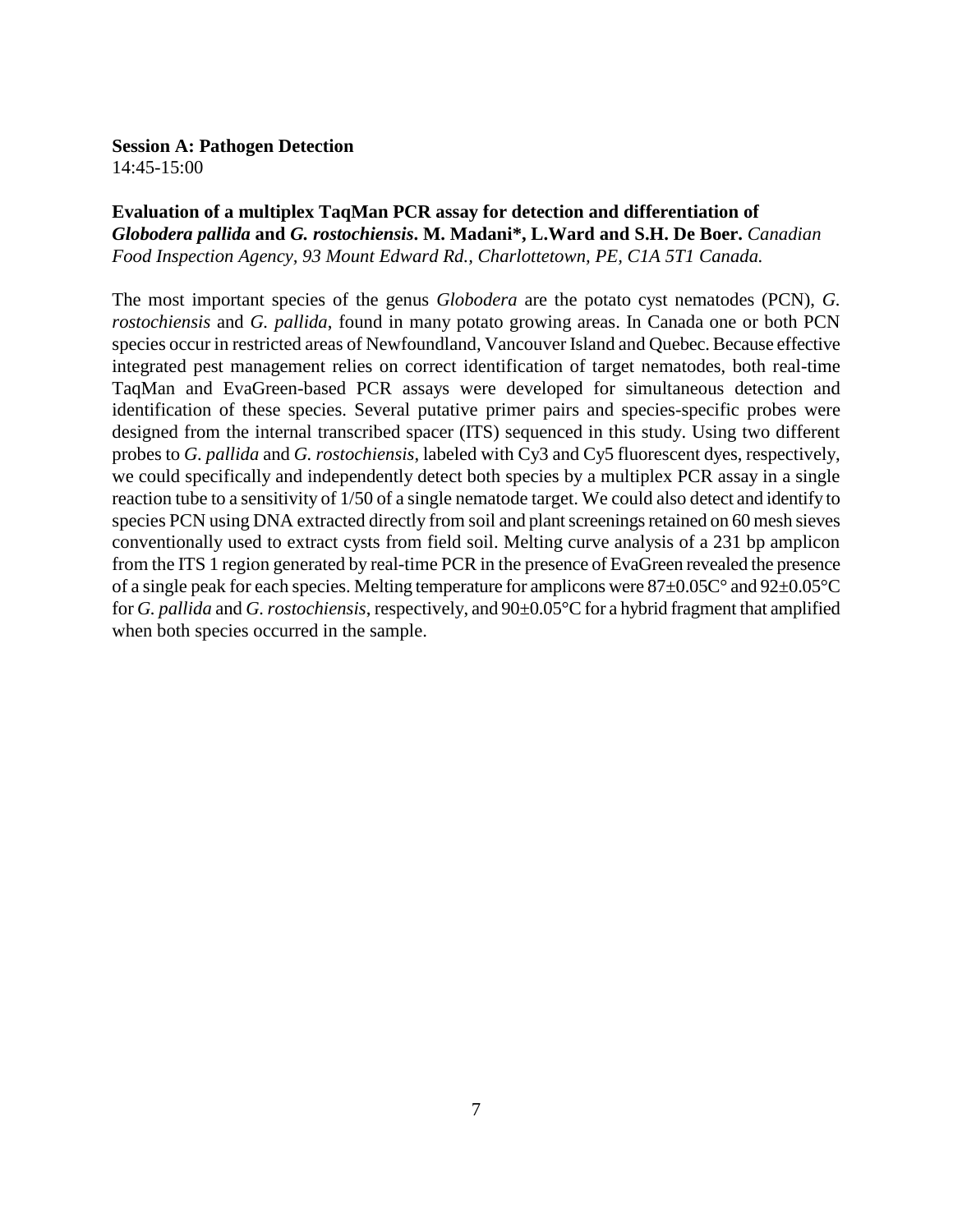15:00-15:15

**Development of universal primers for detection of potato carlaviruses by RT-PCR. X. Nie\*, Y. Bai, T.A. Molen, and D.C. Desjardins.** *Potato Research Centre, Agriculture and Agri-Food Canada, P.O. Box 20280, 850 Lincoln Road, Fredericton, NB, Canada E3B 4Z7.*

Five potato viruses, namely *Potato virus S* (PVS), *Potato virus M* (PVM), *Potato latent virus* (PotLV), *Potato virus P* (PVP) and *Potato rough dwarf virus* (PRDV) are recognized as members or tentative members of the genus *Carlavirus*, *Flexiviridae*, to date. To facilitate efficient and accurate detection of these viruses in potato, degenerated universal primers were designed based on the conserved amino acid and nucleotide sequences. Two sense primers, i.e, Car-F1 and Car-F2 were designed based on the amino acid sequences "SNNMA" and "GLGVPTE", respectively, in the coat protein. The reverse primer, Car-R, which was located at the bordering region of the nucleic acid binding protein gene and the 3'untranslated region, was selected. In addition, a reverse primer, dT-B, which was derived from the oligo-dT targeting the poly(A) tail, was also used. Successful application of fragments within the predicted size range of carlaviruses was obtained using Car-F1 paired with either Car-R or dT-B from tested carlaviruses (PVS, PVM and PotLV) by RT-PCR. The Car-F2 failed to yield clear-cut fragments within the predicted size range when paired with either Car-R or dT-B in RT-PCR. However, a less degenerated version of the primer, Car-F2b, resulted in amplicons within the predicted size range when paired with either Car-R or dT-B. Sequencing of the tentative carlavirus-fragments resulted from Car-F1/Car-R and Car-F2b/dT-B proved their carlavirus-origin, thus indicating the high specificity of the primers. The sensitivity of Car-F1/Car-R or Car-F2b/Car-R mediated RT-PCR for detection of carlaviruses from potato tubers were assessed using composite samples involving one viruliferous-potato-tuber RNA sample with up to 49 virus-free-potato-tuber RNA samples under the optimal annealing temperature. The target carlaviruses were readily detected from all composites, demonstrating a high sensitivity. The method was further evaluated using presumed virus-free or carlavirus-viruliferous potatoes of several cultivars, and reliable results were obtained.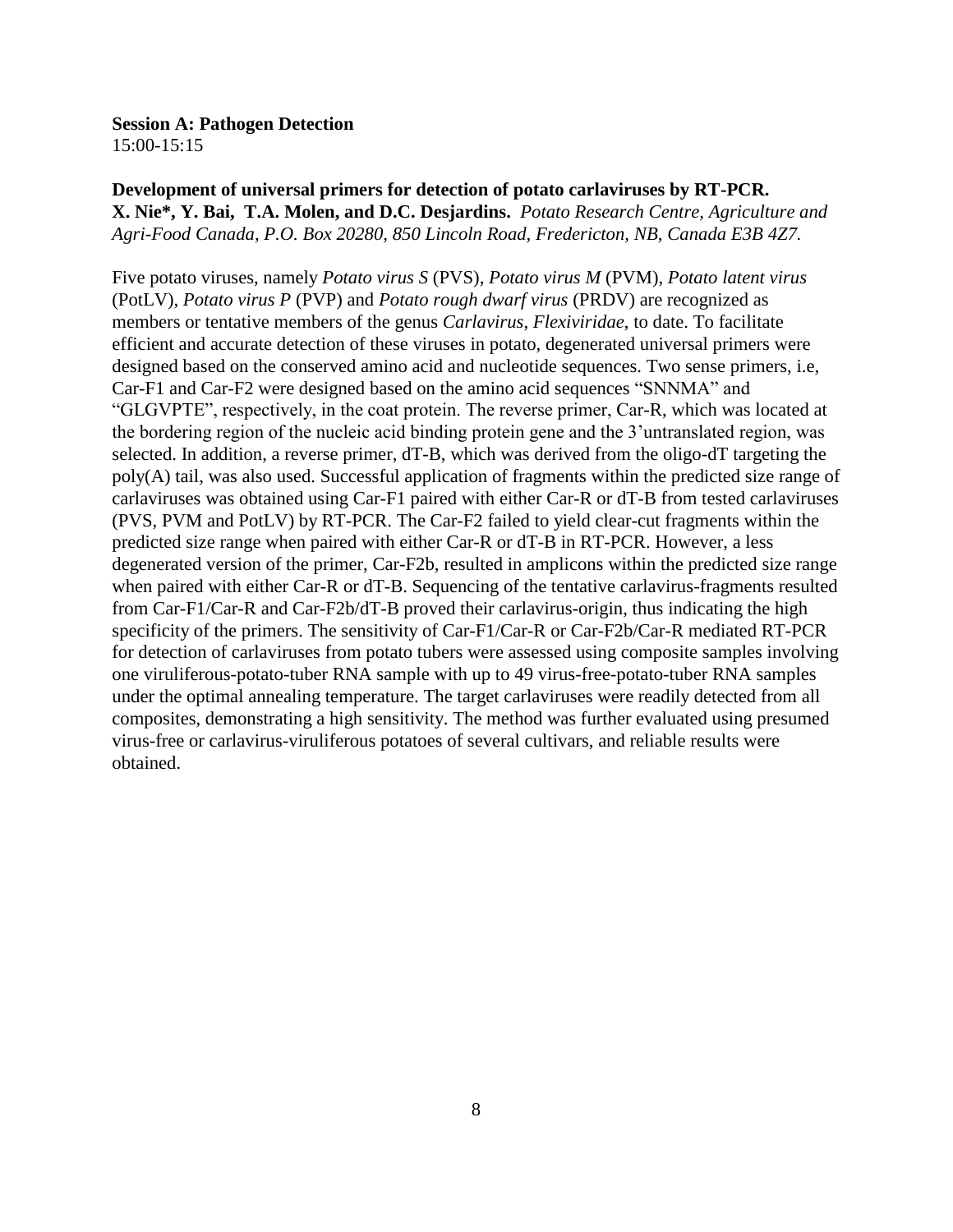15:15-15:30

**Are bacteria the causal agent of the zebra chip disease of potato? X. Li\*, S.H. De Boer, G. Secor, J. Gourley, P. Ross, V. Rivera, and J. Rengifo.** *Canadian Food Inspection Agency, Charlottetown Laboratory, Charlottetown, PE, Canada C1E 1Z5; (G.S., V.R., J.R.) North Dakota State University, Department of Plant Pathology, Fargo, ND, USA 58105.*

With symptoms of internal necrosis resulting in severe discoloration of processing crisp chips, "Zebra Chip (ZC)" is a new disease of potato originally discovered in Mexico in 1994. The disease has been observed since 2000 in Guatemala and the southern United States, and has spread further northward into some central areas of the US recently. In affected regions, ZC has become a leading cause for rejection of potatoes for consumption and processing, resulting in millions of dollars in losses to potato growers. It is unclear whether or not the appearance of this disease and its northward spread is associated with global warming, but its appearance and spread is of increasing concern to the potato industry. Initially, primer pairs targeting the 16S rDNA of phytoplasma, bacteria-like organisms (BLO), and other plant pathogens were used for determining the identity of the causal agent. One primer pair, designed to specifically amplify rDNA of the cucurbit yellow vine BLO, successfully amplified a 650 bp fragment from ZC-infected tuber tissue extracts, repeatedly. Further cloning and sequencing revealed that the amplicons consisted of closely-related rDNA fragments of 650 bp with similarity of > 97% to various enteric bacteria originating from diverse plant and insect sources. Using eubacterial primers targeting 16S rDNA, we amplified and constructed a library of eubacterial *rrn* operons of a ZC-diseased potato tuber to evaluate the entire endophytic prokaryote community associated with the disease. Ribosomal DNA-RFLP was used as an initial screening process to select the dominant candidates in the clone library for detailed sequence analysis. DNA alignment and blast searching indicated that the dominant clones were very closely related to the 650 bp fragments with a few base pair substitutions. The small number of base substitutions may indicate a different origin of these sequences, or may be due to PCR errors, or sequence variations within different copies of the rrn operons of the same genome. The evidence, to date, indicates that there is a close association between the BLO and ZC etiology. Further research is being carried out including attempts to isolate ZC-associated bacteria on laboratory media.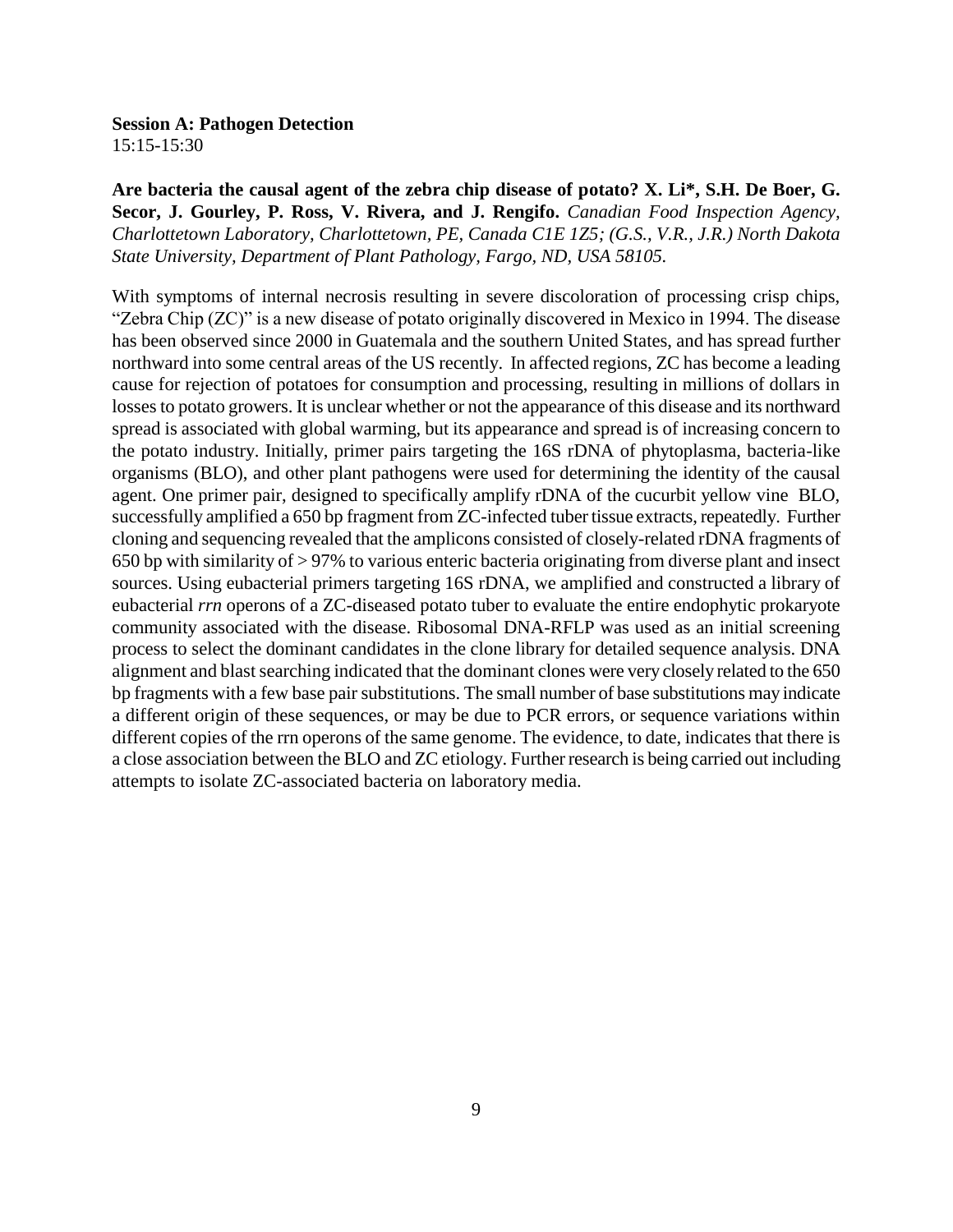**Poster Session** 15:30-16:00

**Ribosomal RNA gene sequence polymorphism in the same genome is common among phytopathogenic enterobacteria. H. M. Sun, X. Li\*, L. Ward, and S.H. De Boer.** *South China Sea Institute of Oceanology, Chinese Academy of Sciences, Guangzhou, China; (L.W., X.L., S.H.D.) Canadian Food Inspection Agency, Charlottetown Laboratory, PE, C1A 5T1, Canada.*

Enterobacteria traditionally classified in the genus *Erwinia*, including some important pathogens of potato, are now placed into several different taxa on the basis of sequence analysis of 16S rRNA, e.g. *Pectobacterium atrosepticum* for *E. carotovora* subsp. *atroseptica*, *Pectobacterium carotovorum* for *E. carotovora* subsp *carotovora*, and *Dickeya* spp. for *E. chrysanthemi*. However, there is lingering concern among some bacterial taxonomists about whether the rRNA sequence ought to be the sole basis of bacterial taxonomy. Nevertheless, more than 220,000 16S rRNA sequences have been accumulated in the Ribosomal Database Project (RDP II) in more than a decade and used for universal analysis of phylogenetic relationships among microorganisms. During analysis of a group of plant-associated bacterial isolates, we found sequence variations (polymorphisms) among various copies of 16S rDNA within the same genome. Further analysis revealed that sequence variations between different copies of 16S and 23S rDNA within a single genome are common among plant pathogenic enterobacteria such as *P. atrosepticum*, *E. amylovora*, and *Dickeya dadantii (E. chrysanthemi)*. Such variation appears to be a common phenomenom for this specific group of plant pathogens, each with 7 copies of rRNA operons within the genome. However, 16S and 23S rDNA sequences in the other plant pathogenic bacteria, such as *Pseudomonas syringae* pathovars, *Xanthomonas campestris* pathovars, and *Ralstonia solanacearum* are identical among the various copies of the rrn operons within their genomes. Further study is being carried out to analyse the transcription, stress and pathogenicity functionality of the rDNA polymorphisms in the enteric phytopathogens, which may have some impact on the current taxonomy and classification of this group of plant pathogens. The sequence polymorphism may encode a specific stress adaptation including antibiotic drug resistance.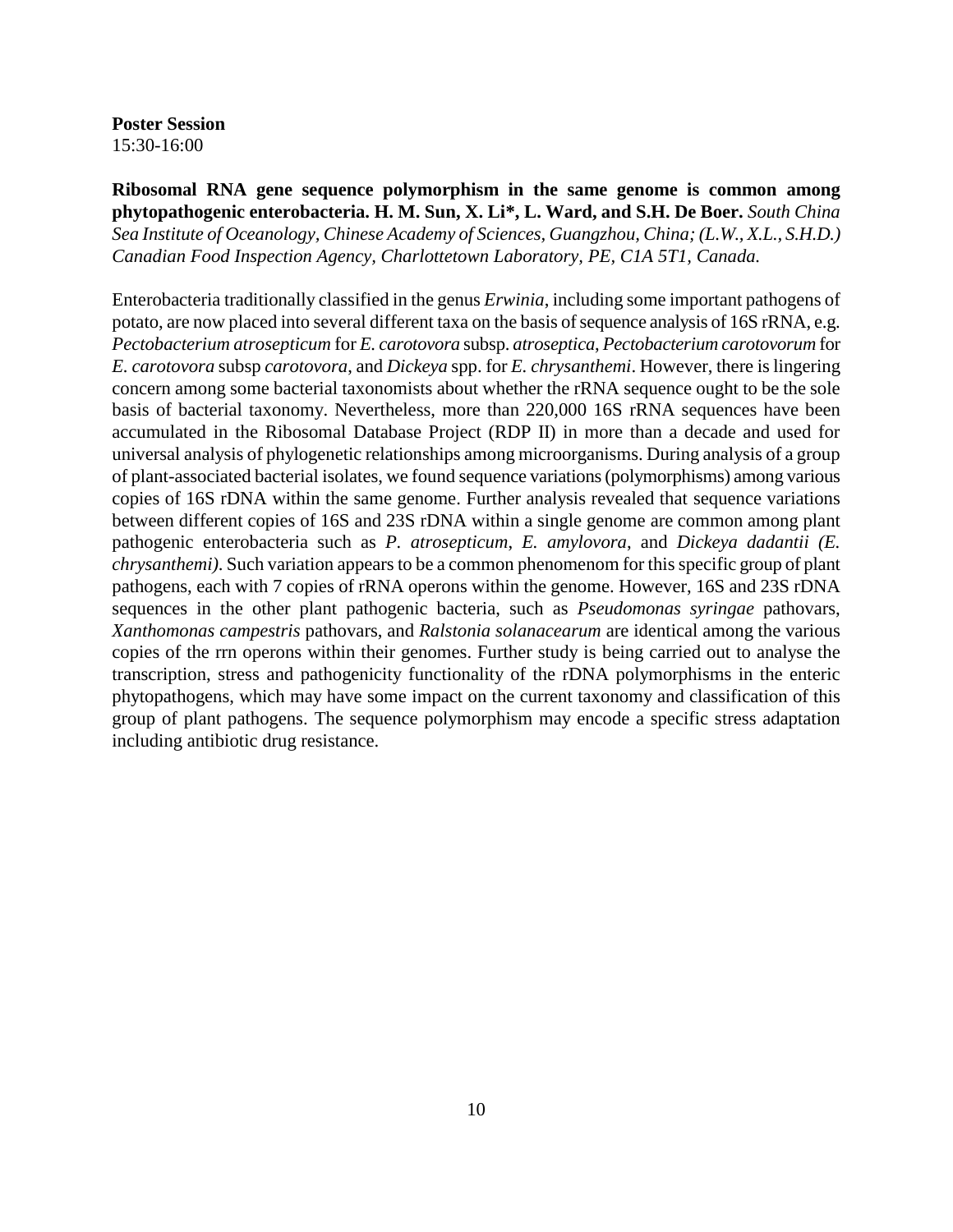**Poster Session** 15:30-16:00

**An internal reaction control for use in a TaqMan PCR test for** *Ralstonia solanacearum* **race 3 (biovar 2).****D.S. Smith\* and S.H. De Boer.** *Canadian Food Inspection Agency, Charlottetown Laboratory, Charlottetown, PE C1A 5T1 Canada.*

*Ralstonia solanacearum* causes bacterial wilt in a broad range of hosts and has economic significance worldwide. Race 3 (biovar 2) (R3B2) is a subspecific taxon within the species that infects solanceaceous plants at low temperatures, and causes brown rot of potato. R3B2 does not occur in Canada, but is a regulated, quarantine pest because of its ability to become established in temperate climates. The low detection limits obtainable with polymerase chain reaction (PCR) methods, make them highly attractive for diagnosing low-level, latent infections of important pathogens like *R. solancearum*. PCR methods used for diagnostic purposes, however, must provide adequate means for validating negative results. A reaction control was constructed to function with a previously published TaqMan assay for *R. solanacearum* R3B2. The reaction control was designed to amplify with the same primer set used to detect *R. solancearum*, while being distinguishable from the primary diagnostic target in real-time PCR. The synthesized construct was cloned into pCRII-TOPO, and the resulting plasmid, pRB2C2, maintained in *Escherichia coli* strain DHα-T1. DNA sequencing confirmed the presence of the reaction control insert within pRB2C2. Addition of pRB2C2 at 100 copies per reaction had no effect on the sensitivity of the TaqMan assay for *R. solanacearum* R3B2. The modified assay successfully detected *R. solanacearum* R3B2 in infected, asymptomatic tomato stems and leaves as well as in potato tubers and stems. The amplicons generated by *R. solanacearum* R3B2 and the reaction control were 68 bp and 94 bp in size respectively, and had respective melting temperature peaks of approximately 83 and 89.5  $\degree$ C which could be easily distinguished. The effectiveness of the reaction control pRB2C2 in detecting inhibition or reaction failure in PCR was demonstrated with infected potato tuber extracts.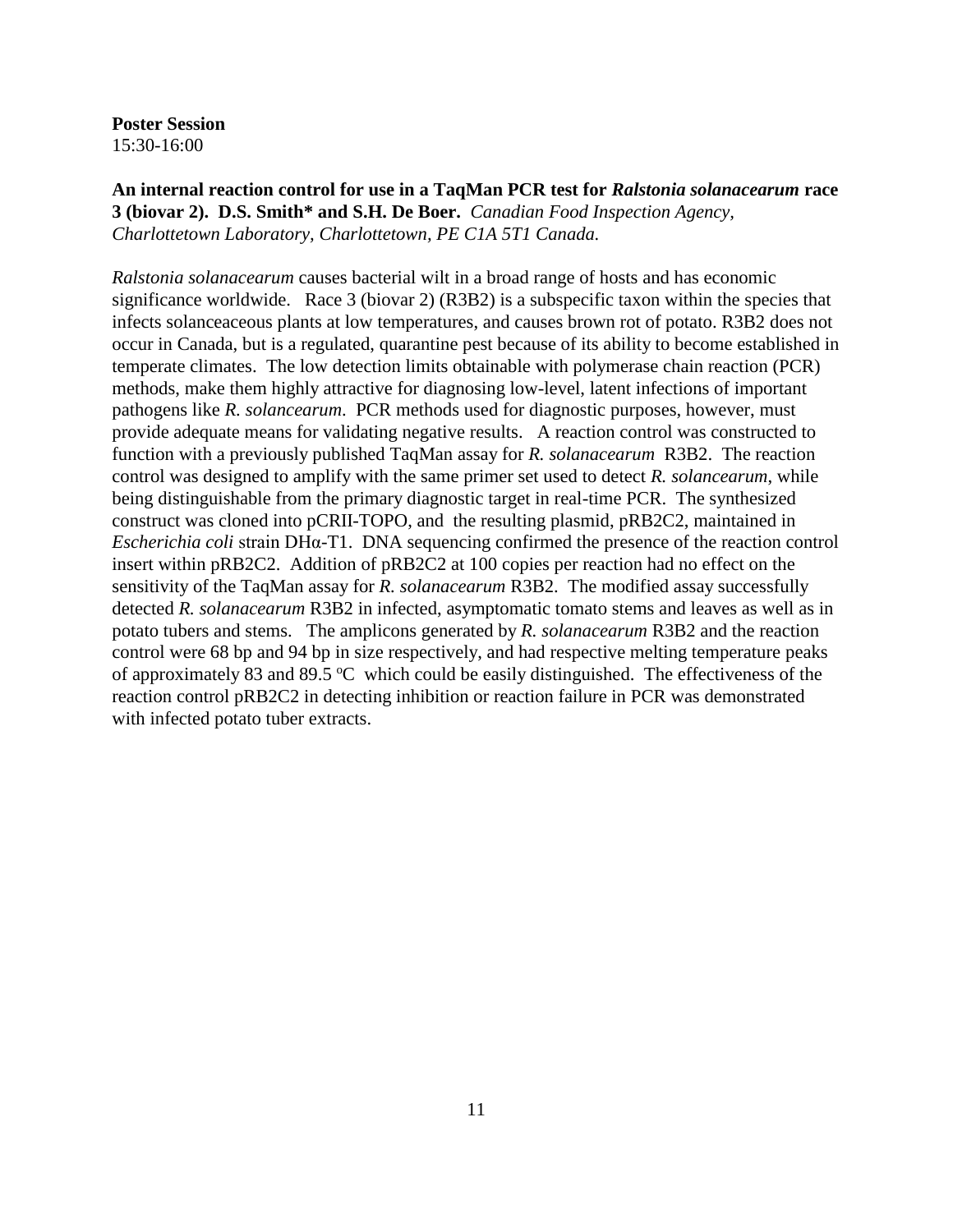**Session B: Disease Management** 16:00-16:15

**Effect of different foliar fungicides on the development of lesions caused by** *Alternaria solani* **(early blight) and** *Alternaria alternata* **(brown spot) on potato foliage. S. Veenhuis-MacNeill\*, R. Coffin, R.D. Peters, G. Wang-Pruski, H.W. Platt, R. Pitblato, T. Hamill, M. Maynard.** *Cavendish Farms, Kensington, PE; (R.D.P., H.W.P.) Agriculture and Agri-Food Canada, Charlottetown, PE; (G.W.-P.) Nova Scotia Agricultural College, Truro, NS; (R.P.) Weather Innovations Incorporated, Chatham, ON*

Potato diseases caused by *Alternaria* spp. periodically cause foliar necrosis and premature plant senescence in eastern Canada. To test the efficacy of various fungicide treatment regimes for control of early blight (*Alternaria solani* (Ellis & G. Martin) L.R. Jones & Grout) and brown spot (*A. alternata* (Fr.:Fr.) Keissl.), field trials were established in 2007. Shepody and Russet Burbank potatoes were planted in replicated plot islands and fungicides were applied every 6-8 days with a tractor mounted sprayer (500 liters per hectare, 310 kPa). Treatments included check plots treated with water, metiram, chlorothalinol, mancozeb, phosphorous acid, chlorothalonil + phosphorous acid and a succession of the tank mixes chlorothalonil + pyraclostrobin, chlorothalonil + fenamidone, chlorothalonil + cymoxanil, chlorothalonil + dimethomorph, and chlorothalonil + cyazofamid. All products were applied at the recommended label rates. Leaf lesions (concentric circles and patches of dead tissue along leaf margins) first appeared on Shepody in the check plots. Development of disease symptoms commenced 2 weeks later in Russet Burbank. Plots were rated weekly until top-killing. A tank mix of chlorothalonil + phosphorous acid improved suppression compared to either product applied alone. Plots treated with metiram were significantly less diseased than the untreated control plots. The most pronounced control/suppression occurred in the mancozeb treatment and the tank mixes of chlorothalonil + pyraclostrobin, chlorothalonil + fenamidone, chlorothalonil + cymoxanil, chlorothalonil + dimethomorph, and chlorothalonil + cyazofamid.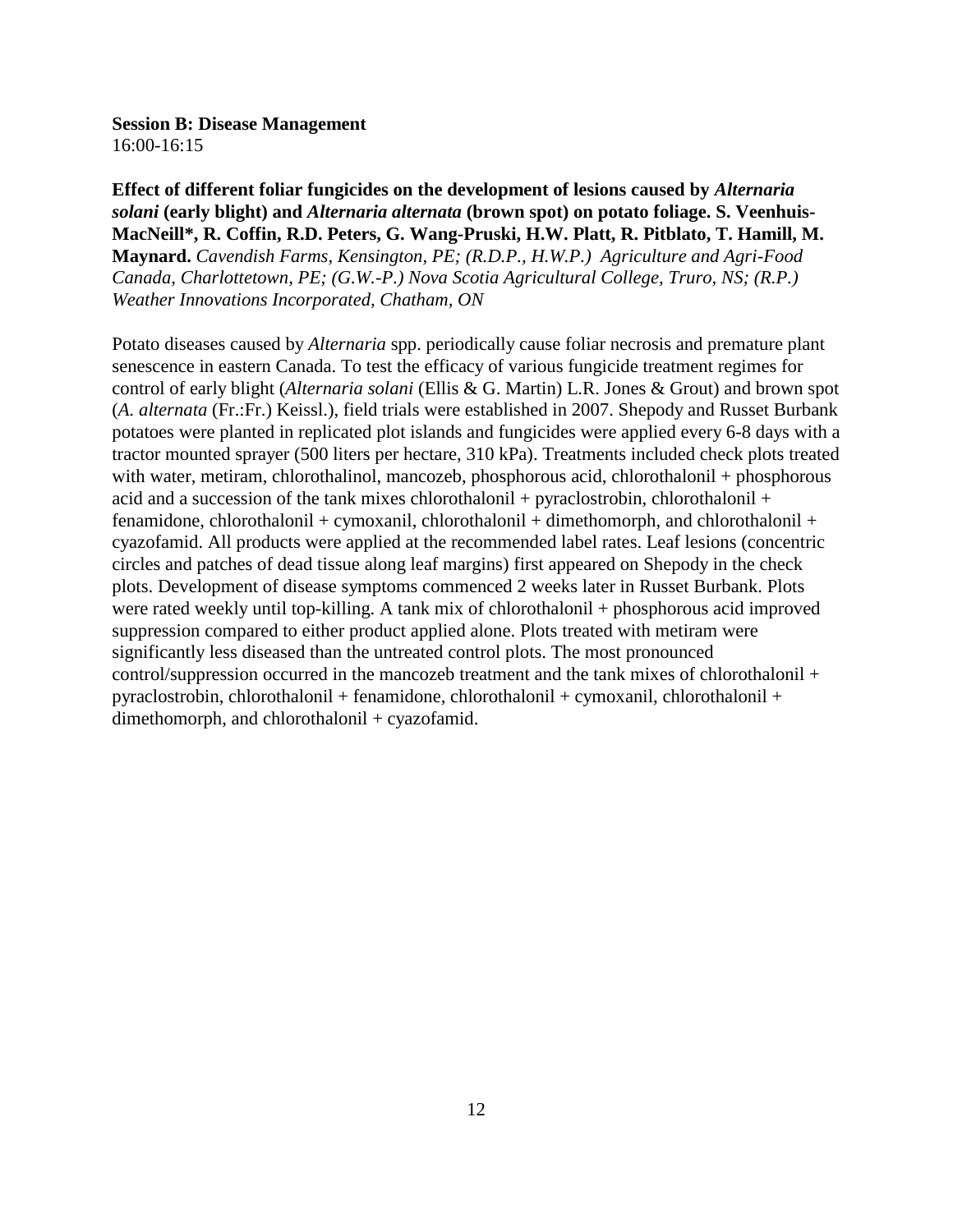#### **Session B: Disease Management**

16:15-16:30

**Use of salicylic acid as a tool in controlling black scurf (***Rhizoctonia solani***) disease in potatoes. K.I. Al-Mughrabi and A. Vikram\*.** *New Brunswick Department of Agriculture and Aquaculture, Wicklow, New Brunswick, Canada.*

The effect of salicylic acid (SA) in suppressing black scurf (*Rhizoctonia solani* Kuhn, AG-3) disease in potatoes (cv. Atlantic) was tested under screenhouse conditions at the Potato Development Centre, Wicklow, New Brunswick, Canada. The study was designed as a completely randomized block and contained eight treatments which were replicated four times. The eight treatments were: untreated, uninoculated control (CTH); untreated control inoculated with *R. solani* (CTD); healthy seed potatoes treated with SA (STH); seed inoculated with *R. solani* and treated with SA (STD); healthy seed potatoes with SA applied foliarly (FAH); seed inoculated with *R. solani* and SA applied foliarly (FAD); healthy seed with SA applied as soil drench (SDH); seed inoculated with *R. solani* and SA applied as soil drench (SDD). Observations included seedling emergence, disease severity and yield. Disease severity of black scurf in stems was significantly reduced in all SA treatments compared to the untreated, inoculated controls. Black scurf disease severity in stems was reduced by 89.6% and 88.8% in FAH and SDH treatments compared to CTD. Significant increase in yield was observed in treatments which were inoculated with *R. solani* and treated with SA compared to the uninoculated controls. The findings of this investigation suggest that SA has the potential to be used as an alternative tool in managing black scurf disease in potatoes.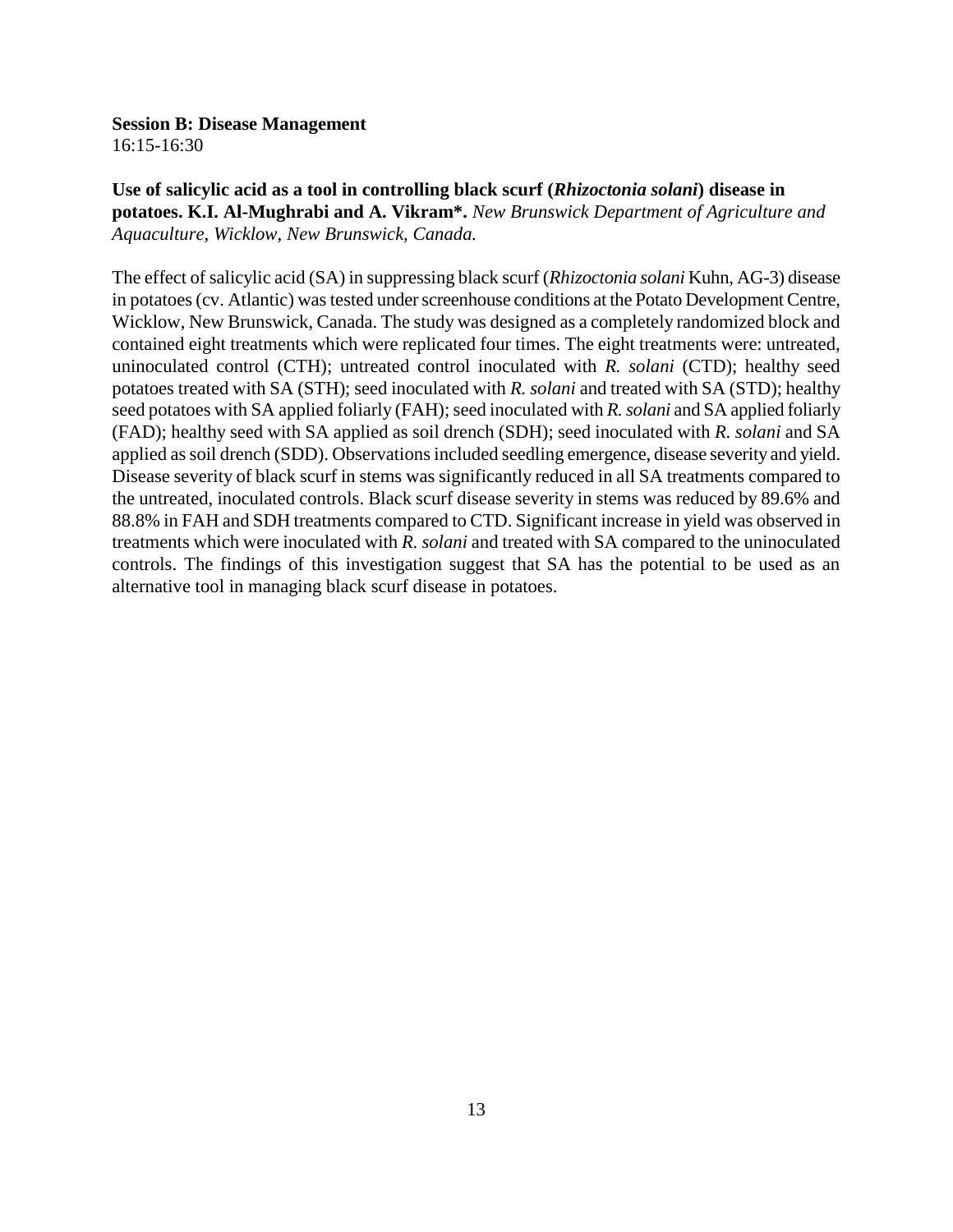#### **Session B: Disease Management**

16:30-16:45

**Compost effects on apple replant disease. G. Braun\* and K. Fuller.** *Atlantic Food and Horticulture Research Centre, Agriculture and Agri-Food Canada, 32 Main St., Kentville, NS, B4N 1J5, Canada.*

Apple replant disease (ARD), a common disease in temperate climate apple production, has a complex etiology and is easily managed by broad spectrum soil fumigants. However, efforts to eliminate the use of methyl-bromide and other potentially hazardous soil sterilants has resulted in a plethora of research projects on organically based management strategies. The effects of composts on ARD have been widely published but rarely with the same results. Composts have been demonstrated to alleviate, exacerbate or have no effect on ARD. In our ARD field study on the effects of preplant deep ripping of the soil, compost incorporation or soil fumigation with Telone C-17 applied alone or in combination resulted in a 74% and 117% increase in yield for the deep ripping + compost and deep ripping + compost + fumigation treatments, respectively. All treatments significantly reduced lesion nematode numbers below 1490/kg dry soil in the nontreated control, however, only deep ripping + fumigation + compost reduced nematodes to below  $\sim$ 225/kg dry soil which is considered the threshold for economic damage. Mycorrhizal colonization of the roots in deep ripped soil  $+$  compost was 172% greater than deep ripping alone which was not different than the non-treated control. Deep ripping + compost also increased the number of fine apple roots by 117% compared to trees in deep ripped soil alone. The mode of action of compost resulting in significant yield increases is still under investigation.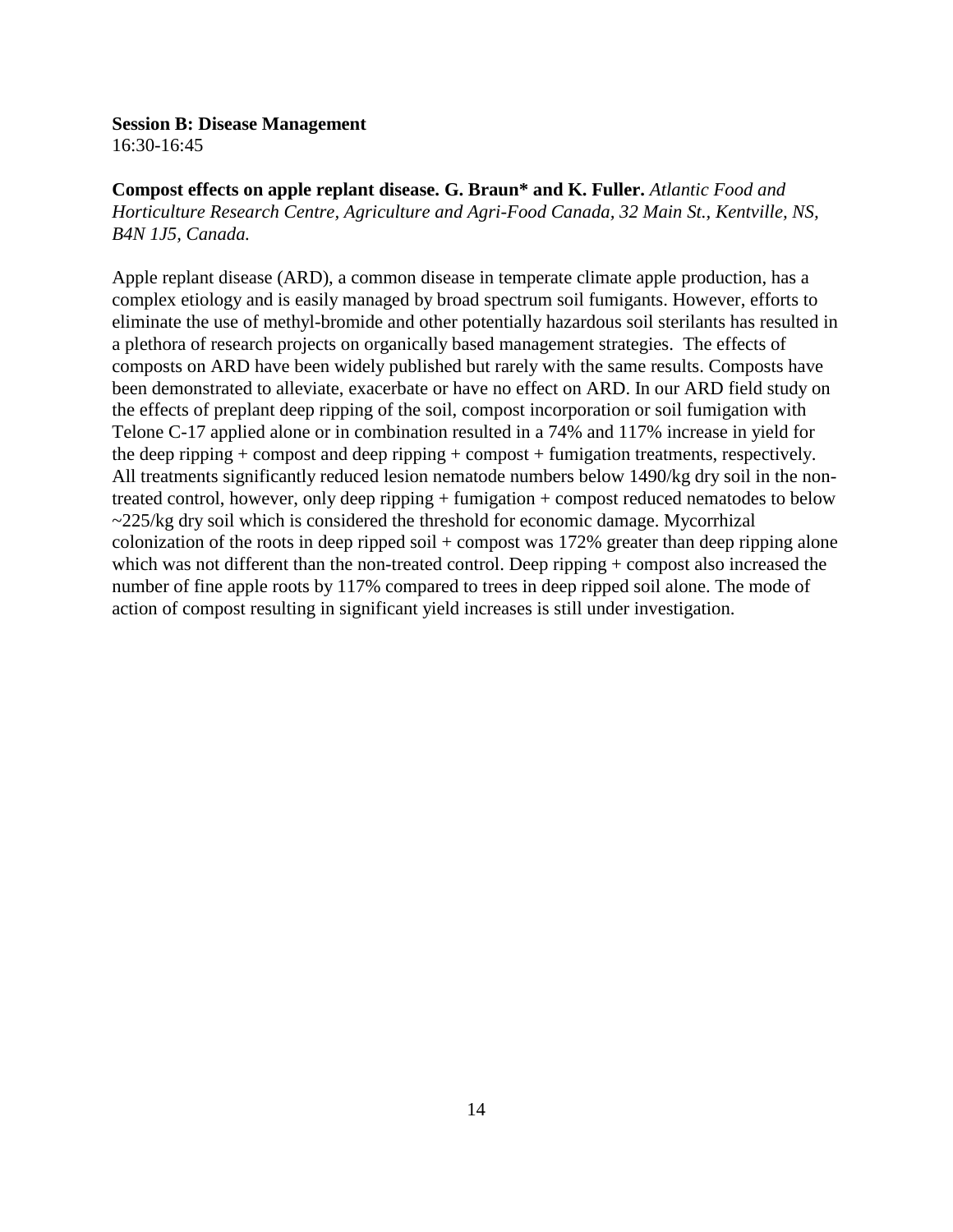#### **Session B: Disease Management**

16:45-17:00

## **Evaluations of in-furrow products on development of scab lesions on potato tubers. R. Coffin\*, S. Veenhuis-MacNeill, C. Goyer, M. Filion, S. Watts, T. Hamill, and M. Maynard.**

*Cavendish Farms, Kensington, PE; (C.G.) AAFC, Fredericton, NB; (M.F.) Université de Moncton, NB; (S.W.) Engage Agro, Guelph, ON*

Numerous researchers have been evaluating soil applied treatments to reduce scab on potatoes with limited success. Shepody and Prospect tubers, with scab lesions, were planted in scab infested soil. In-furrow treatments were applied in a 15 cm band immediately prior to planting the seed pieces. Treatments included an untreated check, Polyram fungicide, Oxytetracycline antibiotic, liquid elemental sulfur and Converted Organics granular and liquid concentrate. None of the treatments resulted in reduced plant vigor or development. Tubers from 10 plants in each of 3 replications were harvested, blind coded and rated. Most of the tubers had some surface scab but negligible pitted scab. All tubers were placed into one of four categories based on percent scab of total surface area, 0%, 1-10%, 11-50% and 51-100%. There was considerable variation from replication to replication. Overall, there was slightly more scab on the Shepody tubers than the Prospect tubers. None of the treatments had any appreciable effect on scab in the Prospect variety. In the Shepody tubers, the Converted Organics products noticeably decreased the amount of surface scab, whereas the liquid elemental sulfur gave an obvious increase.